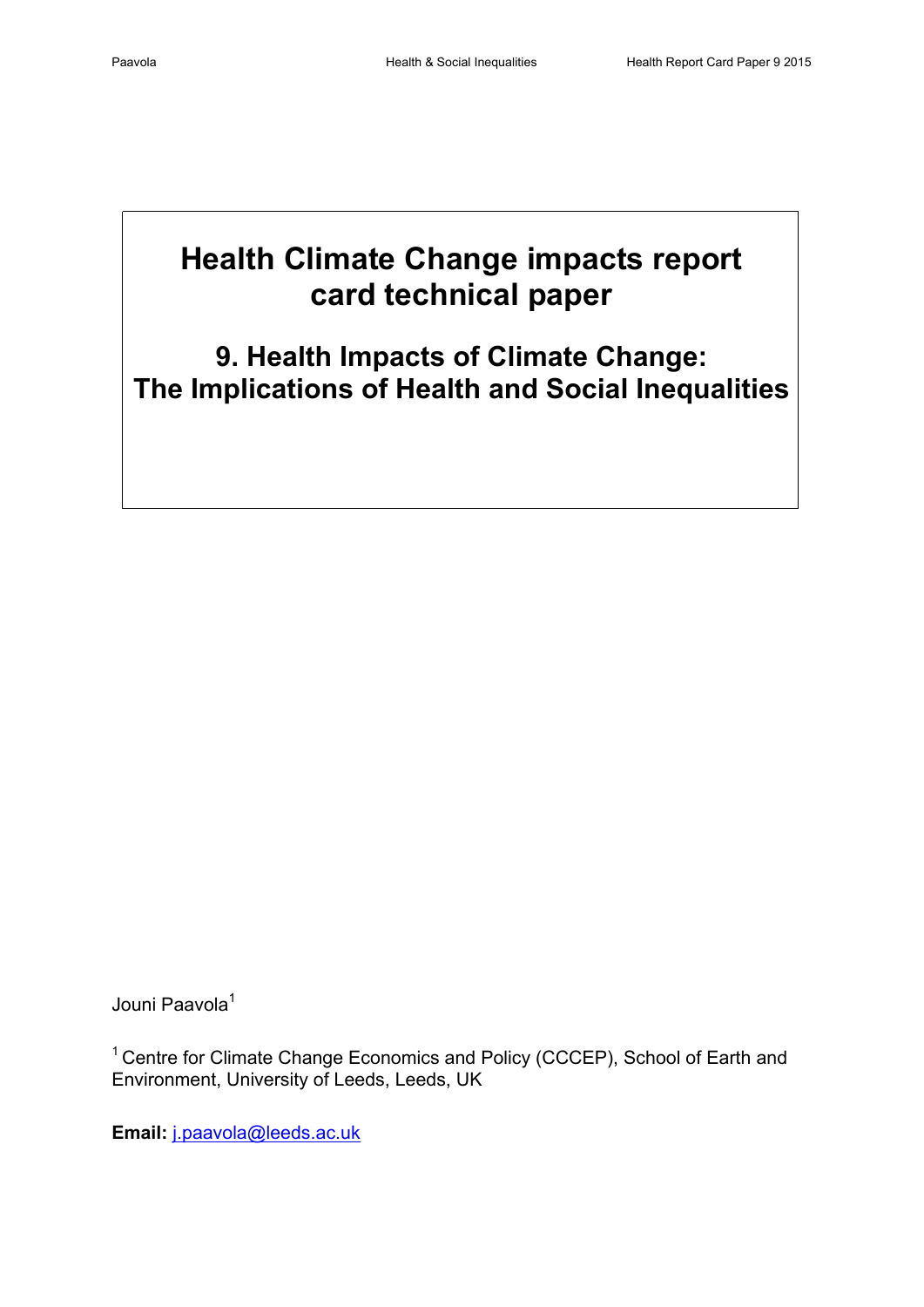#### **Key messages**

- 1. Most evidence on vulnerability to and inequalities related to health impacts of climate change comes from observational studies focused on impacts. Little research exists on the implications of response strategies to address health impacts of climate change and more would be needed.
- 2. Climate change will have differential health impacts among different groups of people, because of differences in their exposure, sensitivity or/and adaptive capacity which together construe their vulnerability.
- 3. Older age, having pre-existing medical conditions and social deprivation are key attributes that make people vulnerable and lead them to experience more adverse climate change related health outcomes than others. However, there are also other attributes such as living in rural or urban locations, social isolation marginalisation and weak community cohesion that can dispose people as more vulnerable. When these attributes coincide they compound people's vulnerability.
- 4. In the future, climate change, aging population and decreasing public spending on health and social care can aggravate the inequality of health outcomes to do with climate variability and change.
- 5. Health education and measures to improve public preparedness that explicitly take into account differential exposure, sensitivity and adaptive capacity of different groups of people can help to address health and social inequalities to do with climate change.
- 6. Adaptation strategies based on individual preparedness and behaviour change may aggravate health and social inequalities to do with climate change due to their selective uptake, unless coupled with broad public information campaigns and financial support for undertaking adaptive measures.

# **1. Introduction**

The Working Group II contribution to the Fifth Assessment Report (FAR) of the Intergovernmental Panel on Climate Change (IPCC) considers that by 2050 climate change will mainly exacerbate health problems that already exist, and that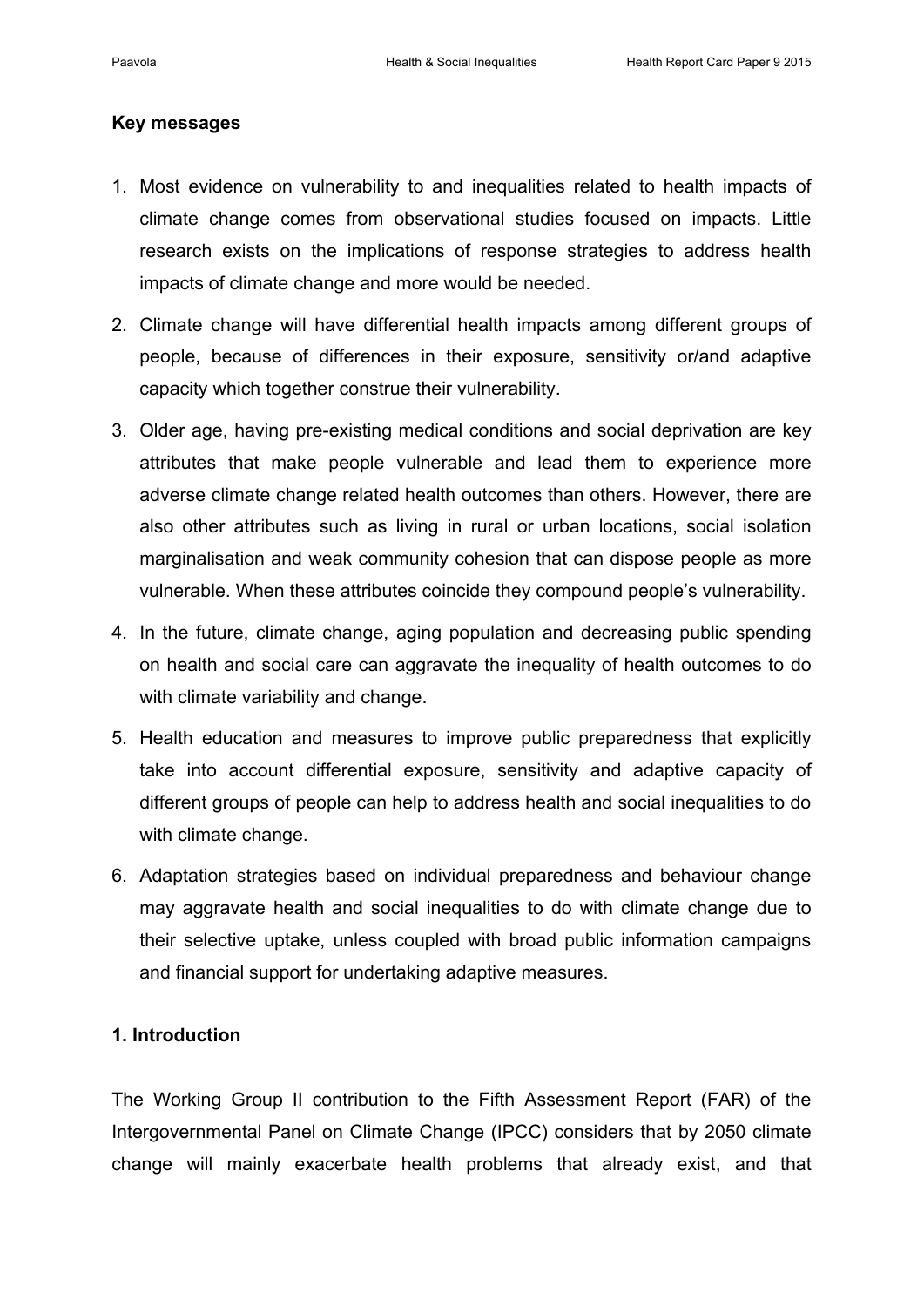populations that are currently most affected by climate-related diseases will also be at the greatest risk in the future (IPCC WG2, 2014). For example, health losses due to climate change-induced under-nutrition will mainly occur in areas that are already food-insecure (ibid.). But new conditions may also emerge under climate change**,**  and existing diseases may extend their range into areas that are presently unaffected (ibid.). In the UK, the climate change impacts directly to do with health outcomes include for example increasing frequency and intensity of heat waves, extreme weather events and flooding, and changing ranges of disease vectors and parasites. But climate change can also have impacts on mental health and indirect health impacts for example via changing prices and availability of food (Morris et al, 2014).

The health impacts of climate change will not be the same for all groups and individuals in the society: they will vary because of the differential exposure, sensitivity and adaptive capacity of groups and individuals, which together constitute their vulnerability (Adger, 2006). Vulnerability plays a significant role in determining outcomes of climate change impacts. For example, some groups, such as those living in flood plains or in top floor flats in city centres, may be disproportionately exposed to climate change impacts that can affect their health. Others, for example those with pre-existing medical conditions or the elderly may in turn be disproportionately sensitive to climate change impacts. Finally, some groups, for example the isolated, those with limited mobility or immigrants with limited language skills and local knowledge may have particularly weak adaptive capacity. The nature of health outcomes a group or individual experiences is determined by the way in which their exposure, sensitivity and adaptive capacity construe their vulnerability. Vulnerability is compounded when multiple attributes associated with exposure, sensitivity and weak adaptive capacity align with each other.

In what follows, the evidence generated by the other technical papers will be reviewed and interpreted in light of additional literature so as to draw out the key observations regarding the potential implications of health and social inequalities for health outcomes of climate change. As this synthesising exercise is somewhat different from that one carried out in the other technical papers, the structure of this paper does not fully follow that of the other technical papers. In this synthesis paper,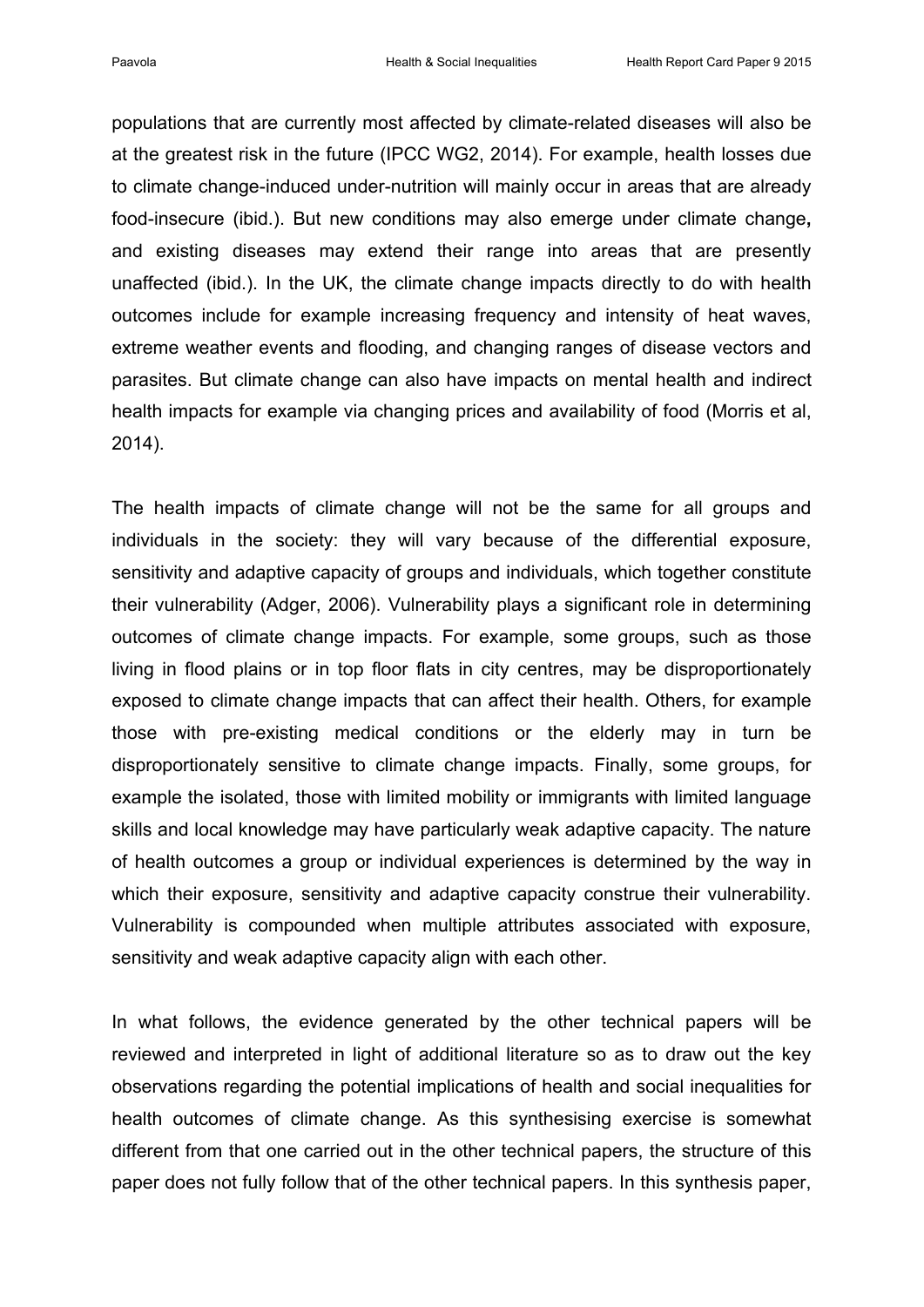each theme covered by the technical papers is discussed in turn, to highlight how health and social inequalities play into the observed and predicted outcomes. In the end, factors affecting the distribution of health outcomes due to climate change are considered and the potential measures to address the impacts of health and social inequalities are discussed and in the end conclusions are drawn.

# **2. Climate change and health and social inequalities**

# **2.1 Emerging infections**

Emerging infections or diseases are either newly appearing in a population or are rapidly increasing in incidence or expanding in geographic range, for reasons of which climate change is only one (Morens et al., 2004). Climate change can lead to emerging infections when it influences pathogens causing a disease: this is most likely when the pathogens spend part of their lives outside the host, making vectorborne diseases the most important category of infections influenced by climate change (Baylis 2014). Climate change can influence where and in what season a disease occurs and what its incidence is (ibid). For example, climate change is expected to influence the distribution of vector-borne diseases such as malaria, West Nile virus, Chikungunya fever, dengue, Leishmaniasis, Lyme's disease and tickborne encephalitis (TBE).

Health and social inequalities can influence or be related to the outcomes of climate change related emerging infections in several ways. Firstly, factors influencing and patterns of vector ranges can give rise to North-South, urban-rural or other gradients in exposure to emerging diseases, depending on the specific disease in question. This differential exposure can align with income or/and age disparities, which can in turn lead to differences in sensitivities and adaptive capacities. For example, if older rural population is more exposed Lyme's disease and TBE, the people at greater risk of these diseases would also be more likely to have other pre-existing medical conditions and thus likely to experience more adverse health outcomes because of these diseases. In terms of adaptive capacity, the people in rural areas may have more limited access to health care services and in particular to medical expertise to do with emerging diseases.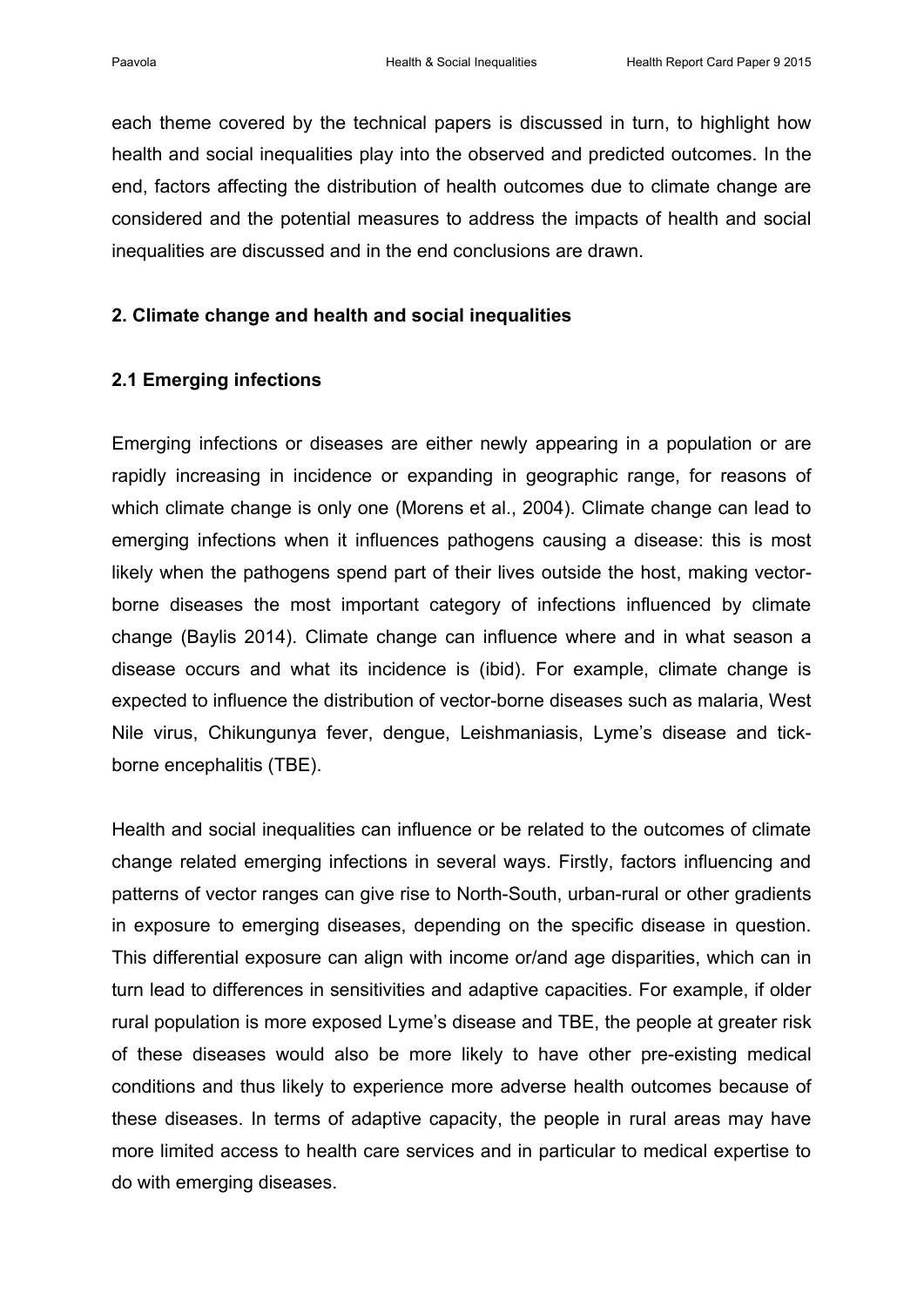#### **2.2 Milder winters**

Cold weather causes thousands of preventable excess deaths in the UK every year, proportionally more than in the colder Northern European countries. Many of these excess deaths happen as the result of cardio-vascular and respiratory illnesses, which are aggravated during cold spells (Hajat, 2014). Cold-related excess deaths are typically not short-term displacements of mortality, i.e. do not mainly occur in already frail individuals near the end of their lives unlike is the case with heat-related deaths (ibid). For these reasons, milder winters brought about by climate change are predicted to reduce winter mortality and mortality by 9% by 2020s and 26% by 2050s (Hajat et al, 2014; but cf. Staddon et al, 2014).

Health and social inequalities are closely linked to cold-related excess deaths. Factors that relate to elevated exposure to cold-related deaths include fuel poverty and poor housing (see Hajat, 2014). Older people are often suffering from both and can thus be more exposed than other groups. Those living in council housing may be less exposed than those living in their own property, as income limitations may make it difficult for older people to improve thermal comfort of their home. The older people are also more sensitive to cold because they cannot thermoregulate their bodies as well as other age groups (Hajat, 2014). Sensitivity to cold is further increased by preexisting medical conditions such as cardiovascular or respiratory diseases, which are more prevalent in older age groups. Limited economic and informational resources in turn weaken the adaptive capacity of older people.

A warming climate may thus generate health benefits in terms of reduced excess mortality and morbidity due to exposure to cold, and it could particularly benefit those who are vulnerable. But while milder winters will have the potential to reduce coldrelated deaths, they are not the only factor determining outcomes. Demographic change – particularly the aging population - will make a larger number of people sensitive to cold than today (see Oven et al, 2012). Increasing energy prices may in turn make it more difficult for a larger proportion of exposed and sensitive people to adapt by increasing indoor temperatures. There is also uncertainty regarding how higher annual and winter average temperatures will be achieved: they may very well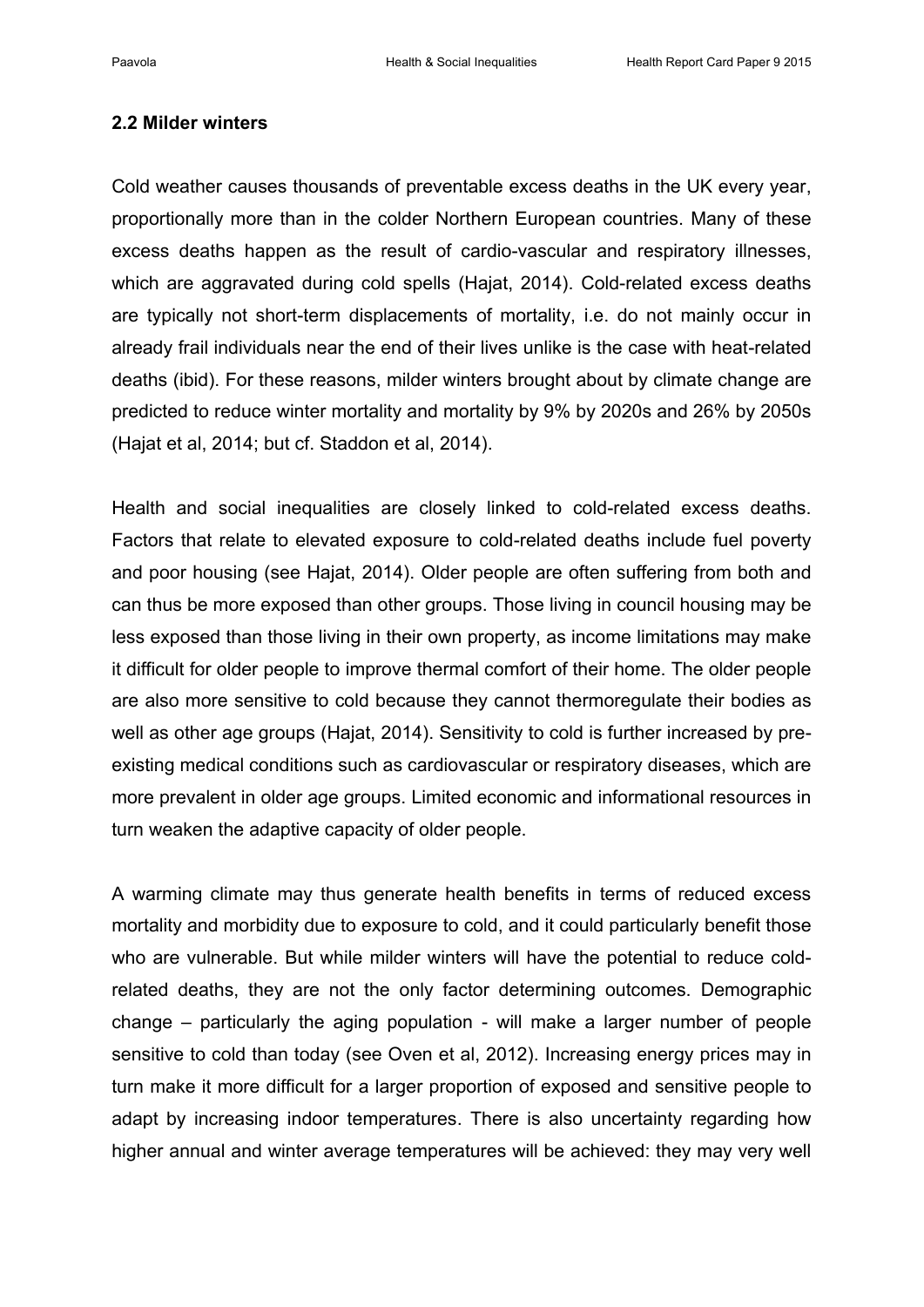be consistent over the medium term with the co-existence of cold spells of the same or increased length and severity as in the past.

# **2.3. Flooding**

Climate change is likely to increase the frequency and intensity of surface, riverine and coastal flooding in the UK (Defra, 2012). Every sixth property (5.2 million properties) is exposed to some flood risk in the UK (Environment Agency, 2009, p. 3). Figures for the number of people exposed to flooding in the UK range from 1.5 million to 5 million (see Lindley et al, 2011; Watkiss, 2009). Damage caused by flooding to buildings and contents of residential and non-residential properties amounts to about £1.3 billion per annum. In years such as 2007 when flooding is substantial the damage can double. The above figures exclude loss of income due to disturbance caused by flooding and additional expenses to make alternative arrangements for leisure, work or business. These losses can add 25-50% to losses related to buildings and contents (Lanz et al, 2012; Watkiss & Hunt, 2012).

Direct health impacts of flooding can include drowning, electrocution and other accidental deaths and injuries, and indirect impacts of flooding can occur due to the contamination and loss of water supply and loss of access to transport, electricity supply and communications connection (HPA, 2011; see also WHO, 2013). Those suffering economic losses and disturbance because of flooding can also develop mental health problems (Lindley et al 2011b). Paranjothy and co-authors (2011; see also HPA 2011) found that flooded participants in their study, which examined the after effects of 2007 summer floods in Gloucestershire and Yorkshire, were two to three times more likely than non-affected participants to report mental health problems (compare also with Mason et al, 2010; Whittle et al, 2010). Flooding has also capacity to undermine the health care provision because it can overwhelm the capacity of emergency services, cause power cuts or supply disruptions, and potentially flood health care facilities (see WHO 2013; Klinger et al, 2014).

The risk of flooding and thus its adverse health impacts are unevenly distributed in several ways. Those living in affordable housing and socio-economically disadvantaged households are over-represented in areas at risk from coastal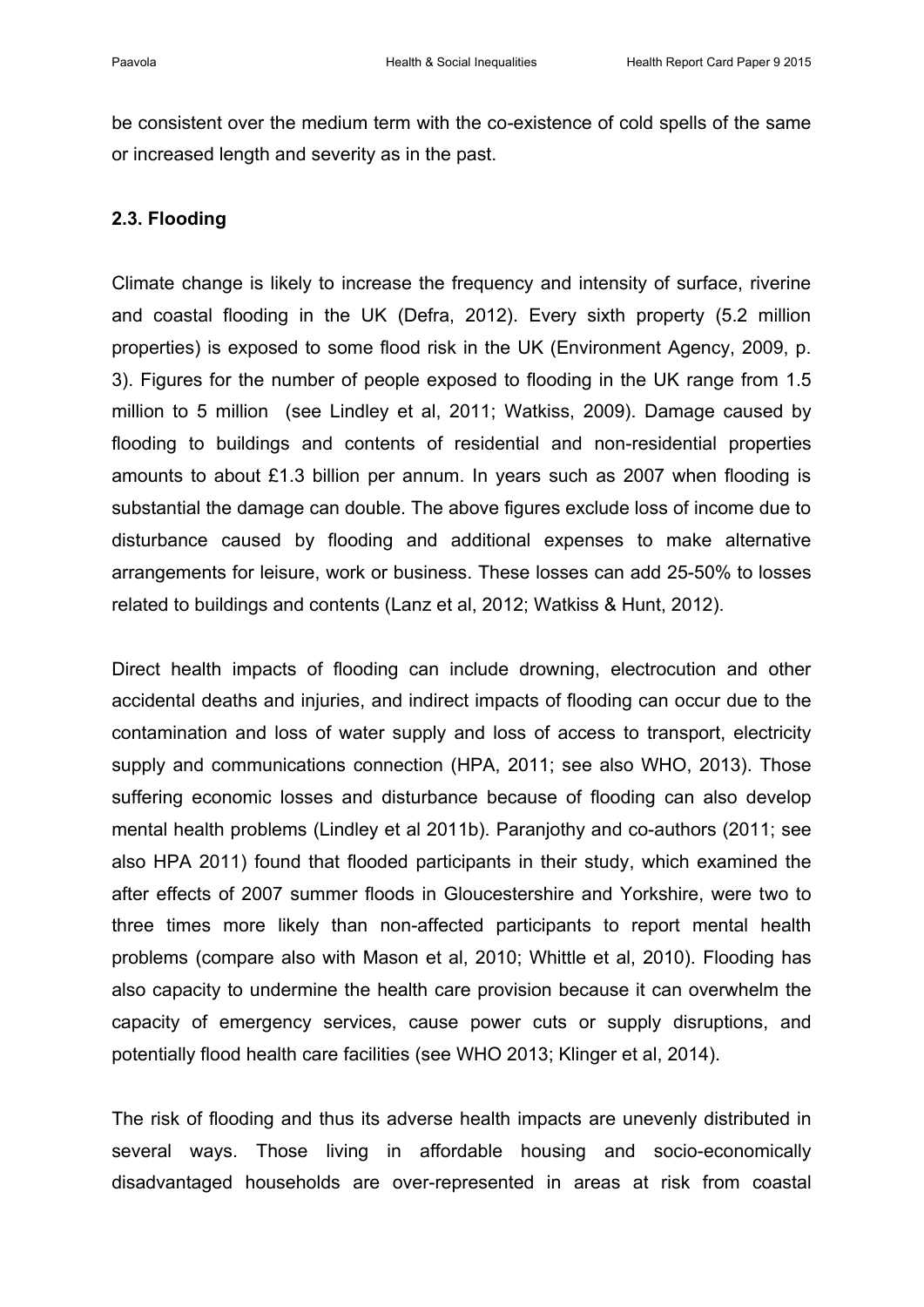flooding while affluent households are more likely to be at risk from riverine flooding. Correspondingly, these groups are more exposed to flood risk and adverse health outcomes associated with flooding (Houston et al, 2011). Second, some groups are more sensitive to the impacts of flooding because of disabilities, chronic illness, having young children or being dependent on public transport. Finally, the capacity of some groups to adapt or recover can be lower because of low incomes or lack of insurance. Socio-economic background inequalities have substantial implications for people's ability to adapt to and recover from the impacts of flooding: losses to assets cannot be recovered and repeated exposure to flooding can deplete vulnerable households' assets and adversely affect their health so as to make them more vulnerable in the future (Whittle et al, 2010; Pringle et al, 2013). People's tenure status and type of dwelling may also influence the outcomes they experience.

#### **2.4 Hotter summers and heat waves**

Climate change is expected to increase temperature by 2-5°C by the end of the century in the UK, with an attendant increase in the frequency and intensity of heat waves. Research has established a link between increased mortality and increased temperature and heat waves. Heat related excess deaths occur primarily as a result of respiratory and cardiovascular illnesses (Arbuthnott, 2014). In England and Wales, mortality increases 2.1% for each 1**°**C increase in temperature above the 93rd percentile of average yearly temperature. The excess deaths caused simply by increased temperature can include substantial mortality displacement or "harvesting", while it plays a much smaller role in mortality due to heat waves. Heat related mortality has been projected to increase in the UK by 45 % by 2020s and by 167% by 2050s as the result of warmer weather and demographic changes and it will be the greatest in London, the Midlands and in the Southeast of England (see Hajat et al, 2014).

Older people are more at risk of heat-related death for several reasons. Their sensitivity is greater because of their weaker ability to thermoregulate (ibid.), and because they often suffer from other pre-existing medical conditions. They are also more likely to have prescribed medication, some of which is associated with increased risk for heat related death. Their adaptive capacity may be limited because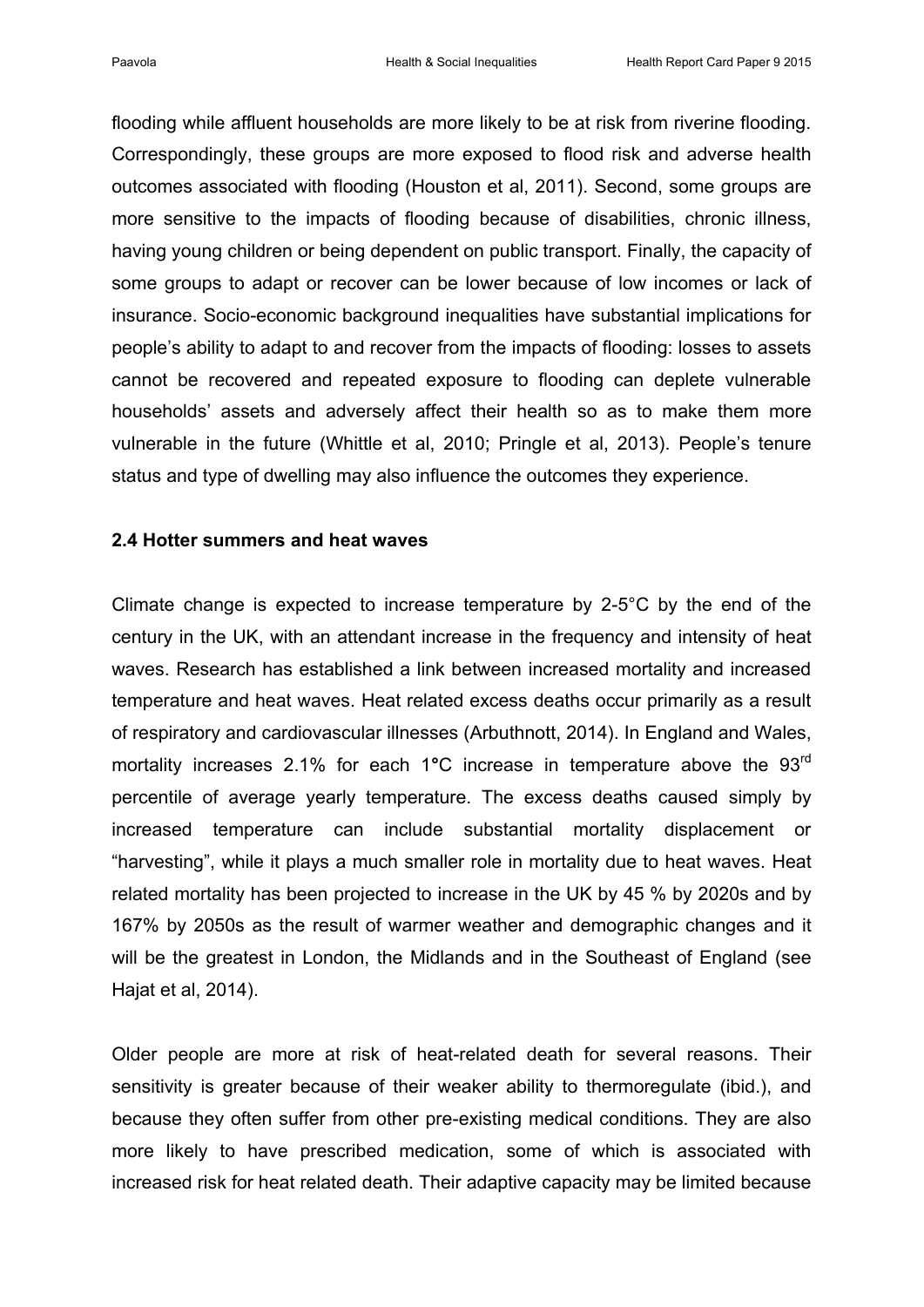of isolation and lack of informational resources, or because of lack of mobility or autonomy. Lack of autonomy may for example prevent behavioural and other adaptations in residential or nursing homes. Alignment of several of these factors would accentuate vulnerability.

Exposure to heat is primarily linked to factors other than age unlike is the case with sensitivity and adaptive capacity. Exposure to heat is greater in the South and East of the country, and people living in urban settlements are more exposed than those living in rural areas due to the urban heat island (UHI) effect. Densely built neighbourhoods with limited amount of open space and green areas increase people's exposure to heat but the geometry of the buildings and how they are built also have a significant influence on the level of exposure (see Oikonomou et al, 2013). Top floor flats experience great thermal stress while ground floor flats do not. Ventilation has substantial influence on heat exposure – it may be constrained for reasons of physical building design or it may not be possible in some areas to ventilate because of crime and safety considerations. Many of these factors leading to greater exposure come together in deprived urban neighbourhoods.

# **2.5 Food safety**

Campylobacter and salmonella are the key food safety related pathogens whose prevalence and impacts are likely to be affected by climate change. The cases of campylobacter have been increasing over time: in 2006 it led to 18 000 hospitalisations, 80 deaths and economic losses of £600 million per annum in England and Wales (Lake, 2014). However, the overall projections for campylobacter cases are uncertain because different drivers influence cases occurring via different (dietary vs. environmental) pathways differently. The cases of salmonella have in turn been decreasing: about 9000-10000 cases of salmonella have been reported to the Health Protection Agency in recent years and these have been estimated to have led to 8500 hospital admissions, 199 deaths and economic losses of £39 million per annum in England and Wales. Climate change has the potential to countervail the reduction in salmonella cases brought about by improved food hygiene over the past two decades.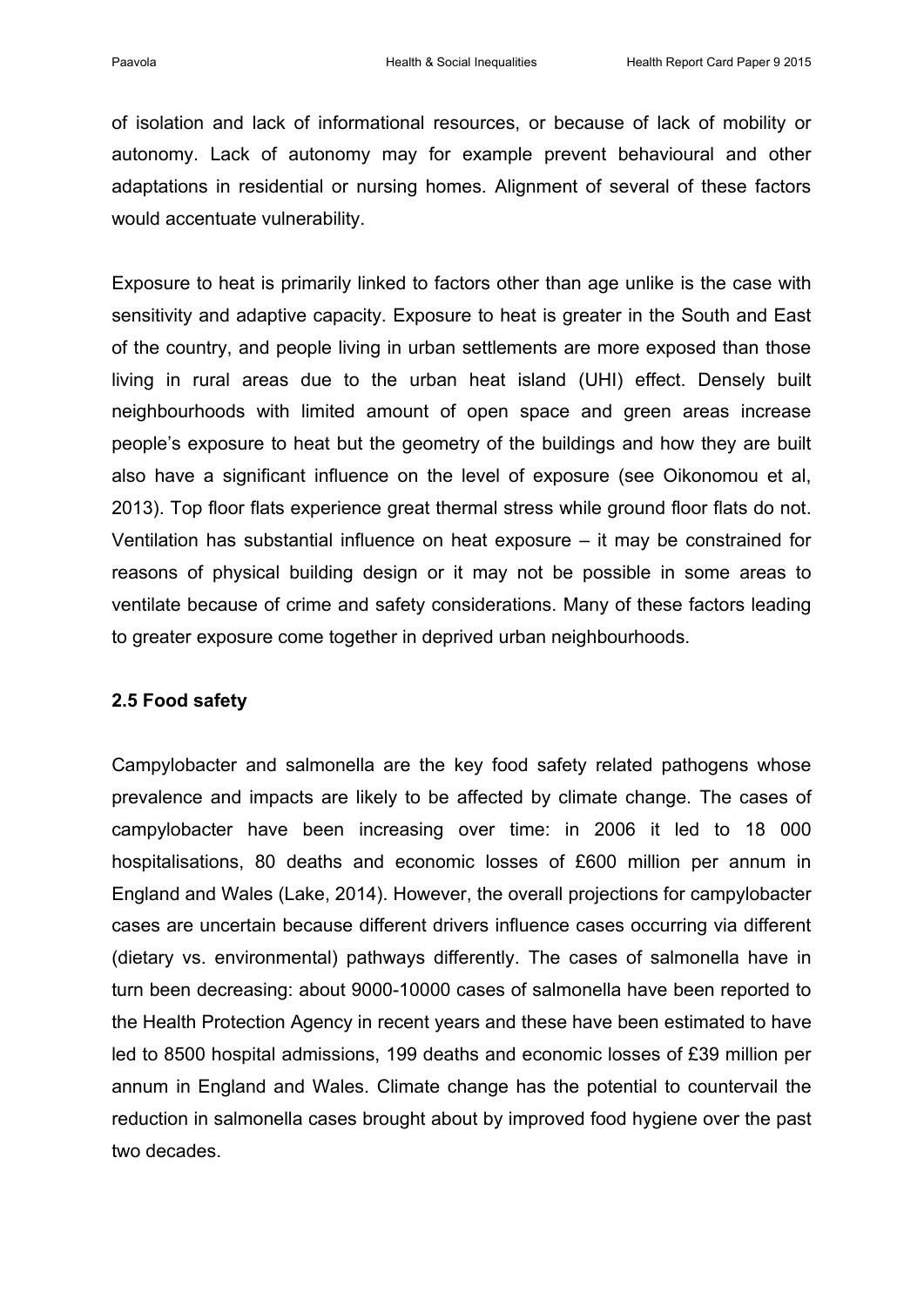In terms of exposure, campylobacter has been found to be more prevalent in rural areas and in areas with less social deprivation (Lake, 2014; Nichols et al, 2012). It is more common in infants than in adult and older age groups. Poultry is the most common dietary source of campylobacter so those whose diet is more importantly based on poultry may also be at greater risk. The geographic prevalence patterns of salmonella have not been studied in the UK. Salmonella is most commonly contracted from raw or undercooked eggs or poultry. Salmonella is most common in small children. Infants and the elderly are the worst affected in terms of adverse health outcomes by both campylobacter and salmonella due to their sensitivity. The elderly and households with small children are the two groups for whom food safety will be a particular problem because of the sensitivity of the infants and elderly and their situation can be exacerbated with low incomes, isolation and other factors that reduce their adaptive capacity.

#### **2.6 Air Quality**

Air quality, particularly the pollution of air by nitrogen dioxide ( $NO<sub>2</sub>$ ), ozone ( $O<sub>3</sub>$ ) and particulate matter (PM), has an adverse impact on health, which can be exacerbated by climate change. Exposure to these pollutants is associated with increased allcause mortality and cardiovascular mortality and morbidity and exposure to ozone is also associated with increased respiratory mortality and morbidity (Doherty et al, 2014). The evidence from recent heat waves such as that of 2003 in the UK suggests that at least a third of excess mortality experienced during a heat wave may be attributable to exposure to elevated concentrations of  $O_3$  and  $PM_{10}$  (ibid.). Several processes such as warmer weather, more frequent heat waves, changes in rainfall and altered volatile organic compound concentrations may contribute towards increased  $O_3$  and PM concentrations in the future, although their or their pre-cursors' emissions as such may decrease over time (ibid.).

There is evidence that CO and NO2 concentrations are particularly high in cities near major transport corridors and that ethnic minorities are over-represented in these locations (Brainard et al, 2002). If PM concentrations share distribution patterns which is plausible - then the increase in PM concentrations caused by climate change would increase the exposure of the same people to the adverse health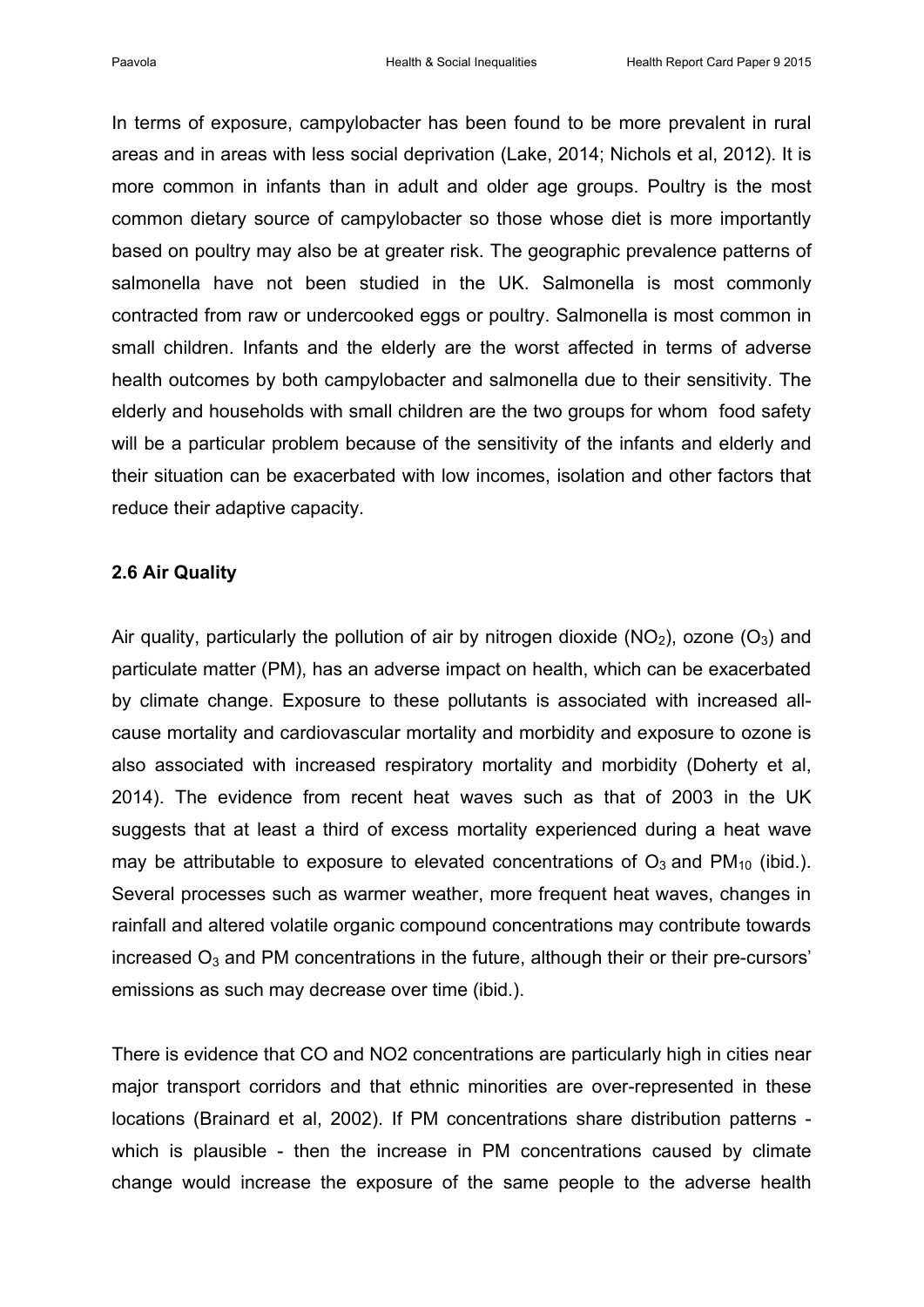outcomes associated with PM. The situation with O3 is more complex as high NOX concentrations in urban areas inhibit the formation of O3. However, relatively high O3 concentrations can prevail in urban areas in the future changing climate if public policies will be bringing down NOX emissions (see Heal et al, 2013). In the absence of impacts of policy on NOX emissions, temperature increase due to climate change would increase mortality rates associated with O3 everywhere in the UK.

Social deprivation is a key factor alongside age for sensitivity to elevated  $O_3$  and PM concentrations because it disposes people to have pre-existing cardiovascular illnesses. In 2008, the most deprived quintile in the UK experienced 50% higher mortality from cardiovascular disease than the least deprived quintile (Heart UK, 2013). Among women, the outcomes were even more unequal, women in routine jobs experiencing five times higher mortality from cardiovascular disease than women in managerial or professional jobs. These differences in cardiovascular disease risk and thus sensitivity to  $O_3$  and PM pollution emerge as results of differences in the levels of deprivation, lifestyles, health literacy, access to health services, and environmental exposure (see Marmot Review, 2010). Social deprivation and ethnicity can also constrain adaptive capacity by limiting ability to relocate and to take other measures to avoid exposure or to reduce sensitivity.

# **2.7 Health and social systems**

Climate change, particularly extreme weather events such as heat waves, cold spells, and flooding will affect health outcomes in the future because of their direct impacts on the built infrastructure of health care provision and on its social and institutional systems, and because of their indirect impacts on systems of health care through changes in the volume and structure of demand for health care (Curtis et al, 2014). As detailed above, heat waves and cold spells can put systems of health care under pressure because of the mortality and morbidity increase for cardiovascular and respiratory diseases and associated increases in the number of hospitalisations (ibid). Floods in turn result in increased accidents and emergency visits (for example, Thornes et al (2014) suggest that climatic extremes can increase ambulance call out rates by 25-35 %, which is comparable to increases related to major flu epidemics) and increased mental health problems and demand for services addressing them,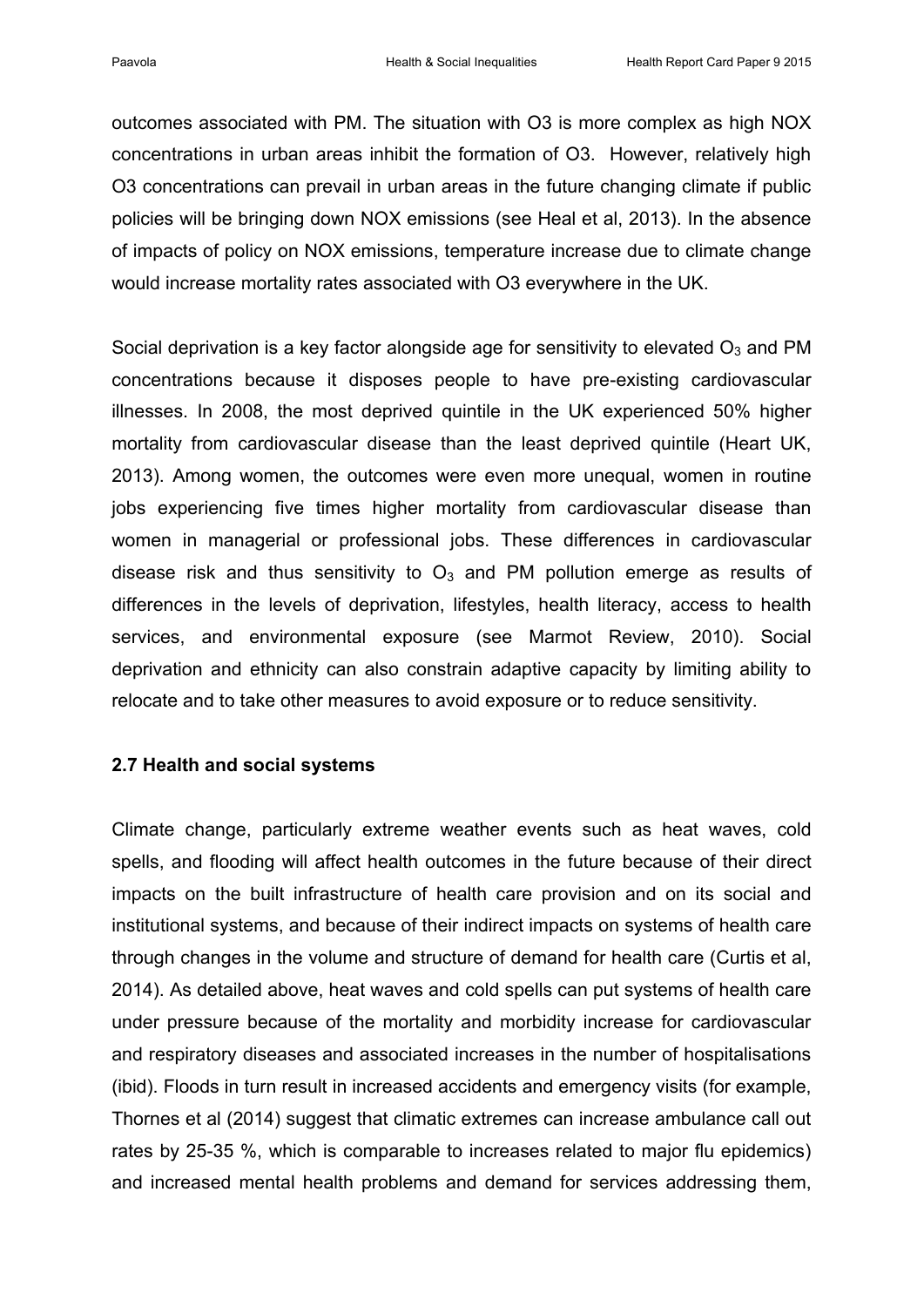and influence the length of time that support addressing them is needed (ibid). Direct impacts of extreme weather events on health care systems include heat stress on patients in health and social care facilities and adverse health outcomes associated with this heat stress as outlined above, potential care and service disruptions because of power outages, delays in emergency responses and reduced access to health care because of the impacts of flooding and extreme weather on transport infrastructure and services, and reduced staffing and capacity for the same reasons in health care provision (Curtis et al, 2014).

Inpatients and those with urgent medical needs will be most exposed to impacts of extreme weather events on health care systems. Rural dwellers are likely to be more exposed to disturbance caused by cold spells and flooding, while urban residents may be exposed more to disturbance due to heat waves. Many of the exposed will be older people who are sensitive to care disruptions and reduced access to care because of pre-existing medical conditions such as cardio-vascular disease and respiratory diseases, which are directly aggravated by climate change impacts. Adaptive capacity is particularly restricted among those who are in residential care as they have little control over their circumstances, and among those who are isolated or have mobility restraints which may further complicate their access to care.

#### **3. Climate change, social change and health and social inequalities**

The previous section discussed how climate change can have differential health impacts on different groups of people, because of differences in their exposure, sensitivity or/and adaptive capacity. Young and old age (but particularly the latter), having pre-existing medical conditions and social deprivation are key attributes that make some people more vulnerable than others to health impacts of climate change, leaving them to experience more adverse climate change related health outcomes than others. However, there are also other attributes that can dispose people as more vulnerable to health impacts of climate change such as living in rural or urban locations, isolation, marginalisation and weak community cohesion, depending on the climate change impact in question.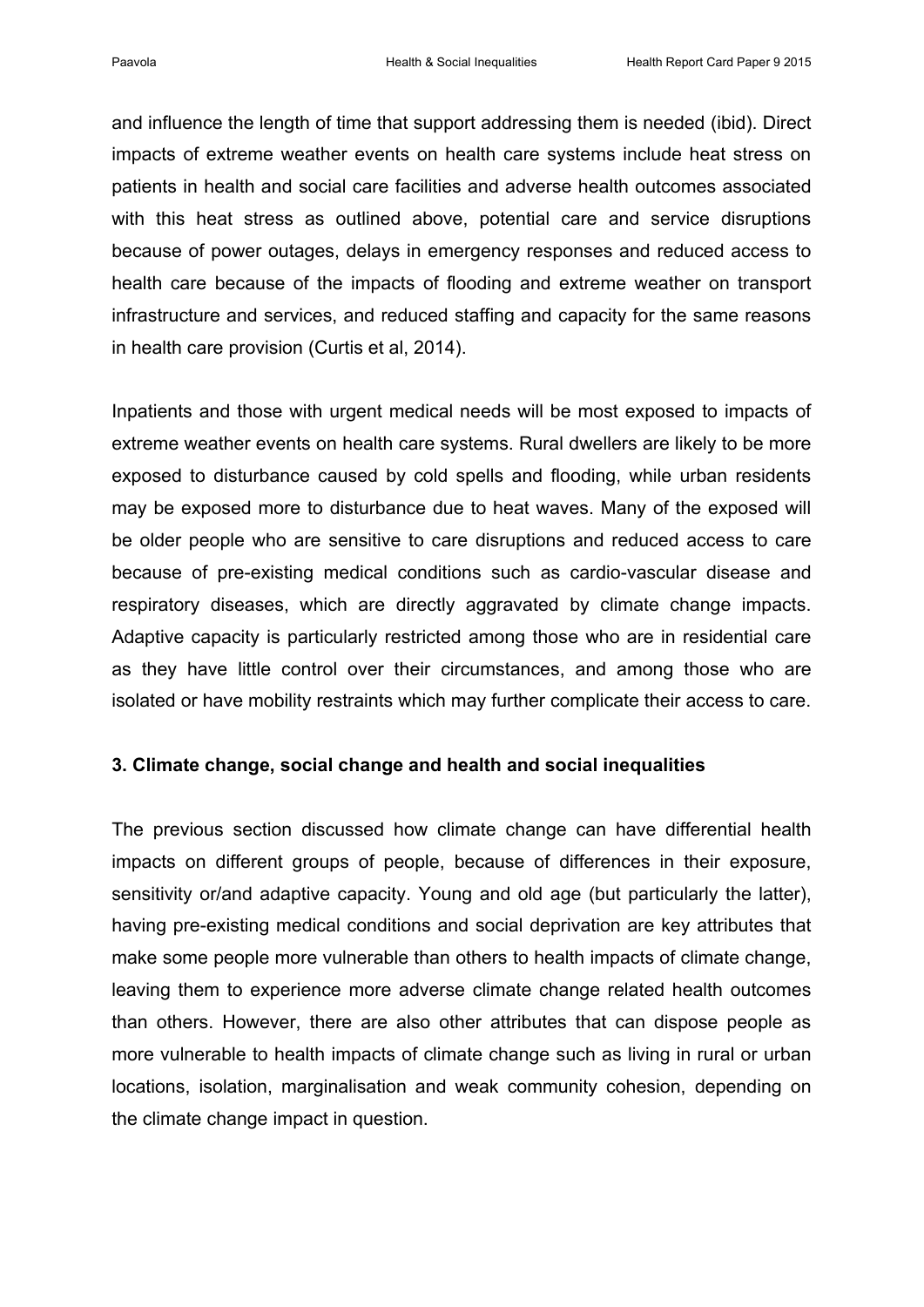The impact of climate change on health outcomes and their relationships with health and social inequalities was already discussed above. But climate change, aging population and potentially decreasing public spending on health and social care in per capita terms can combine to increase in the future health and social inequalities to do with climate variability and change. These health impacts will materialise when changes are going to take place in demography, public spending and public service delivery. For example, the number of people who are over 60 years old will increase by 50% by 2035 compared to 2010 (Office of National Statistics, 2012). The proportion of people who are over 75 will double in population by 2060 compared to 2010 (Appleby, 2013). This means that many more people will have co-morbidities or pre-existing medical conditions, which make them more vulnerable to health impacts of climate change. At the same time, the increasingly complex systems of health care depend on critical infrastructure for the supply of electricity and water and for communication – this critical infrastructure is exposed and sensitive to the impacts of climate change, which may undermine care (Klinger et al, 2014).

The aging of population increases the number and proportion of people who are vulnerable to health impacts of climate change at the same time when impacts of changing climate will increase. But ageing will also together with income increase, technological change and increase in the cost of health care provision drive up the spending on health and social care. Together these factors will create pressure to increase spending on health care from the current about 8% of GDP to 12-14% of GDP by 2040 (Appleby 2013: 18). This can be met either by simply increasing public spending, by substantial reallocation of public spending from other areas to health care, or by rationing or patient co-funding of health care provision. In this setting, health impacts of climate change will compete with other areas of health care demand for scarce resources. If the care is rationed or co-funded, those with greater needs and more limited means will suffer reduced access to health care, which will accentuate health and social inequalities to do with climate change.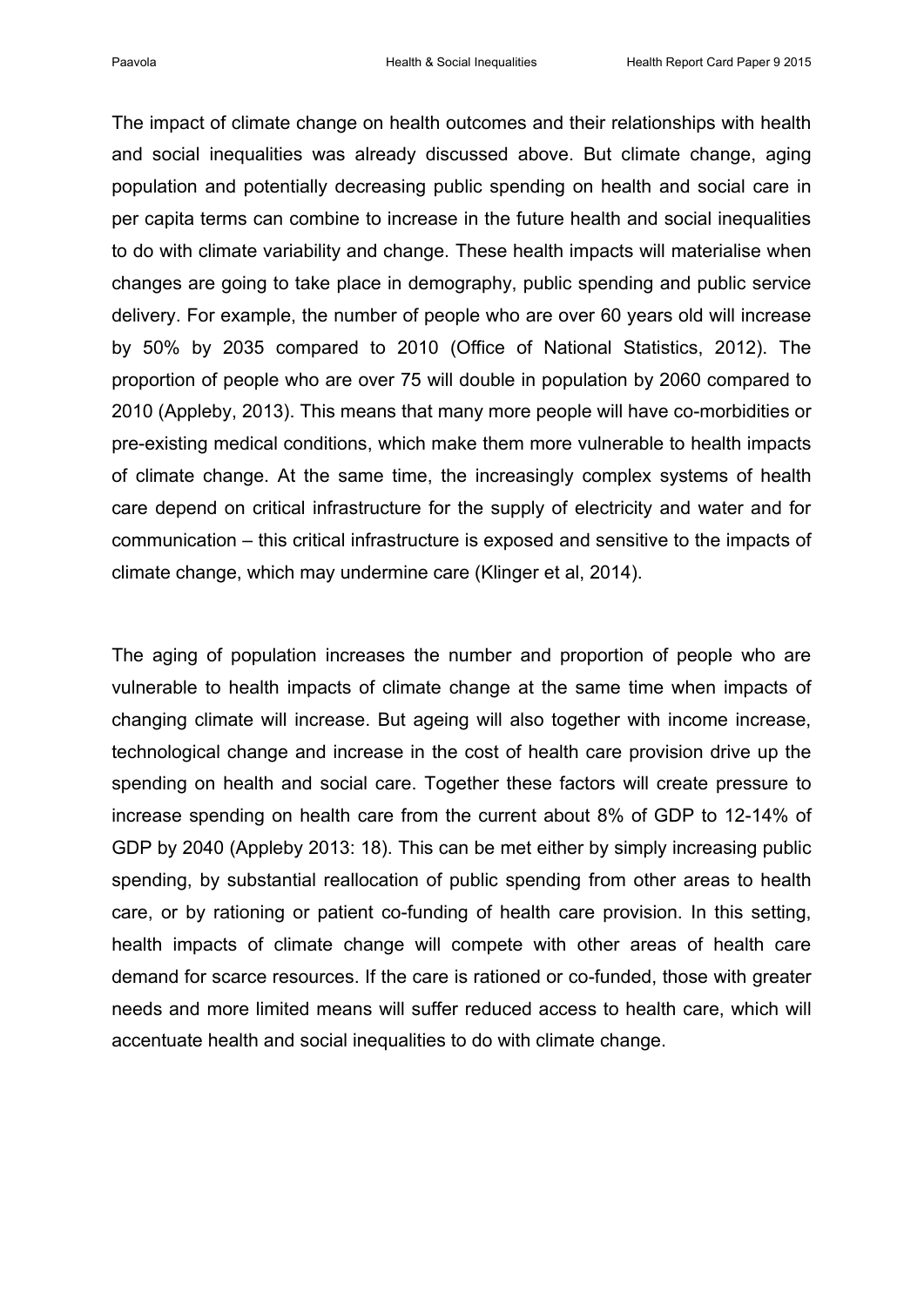#### **4. Measures to mitigate the impacts of health and social inequalities**

A range of strategies is available to address health impacts of climate change and the implications of health and social inequalities for them. These include for example new food safety and building regulations, incentivising refurbishment of old building stock and urban neighbourhoods (although Davies and Oreszczyn (2012) remind that targeted measures will need to be carefully assessed to avoid unintended consequences), enhanced emergency services and health care provision both in terms of operations and infrastructure, improved advance warning and preparedness systems, development and deployment of new diagnostic and therapeutic solutions and public health campaigns and health education, to name but just a few of the available generic solutions. None of these solutions is going to be sufficient on its own because compound inequalities underpin vulnerability (see Preston et al, 2014): a combination of measures will be needed to address the health impacts of climate change, and to mitigate the implications of health and social inequalities for them.

Individuals and organisations do have capacity for autonomous adaptation and one possible adaptation strategy is to depend on or emphasise it. This strategy of private preparedness and responsibility resonates with the arguments for people's responsibility for their own health and wellbeing. The strategy would emphasise public information campaigns and public health education to make people aware of the health risks associated with climate change, factors contributing to people's exposure and sensitivity, and alternatives for avoiding and mitigating adverse health outcomes, so that they can do their best in protecting themselves. Solutions such as advance warning systems would also support such strategies, signalling to people that they should be ready to deploy avoidance measures.

However, strategies relying on people's own initiative, action and behaviour change can be problematic from the viewpoint of health and social inequalities, and can increase rather than decrease them. Income and wealth inequalities often expose low-income groups to greater risks because of their residential and other choices, and their adaptive capacity can also be lower than high-income groups have. For example, income and wealth inequalities and different levels of trust and engagement translate to differential economic resources for undertaking avoidance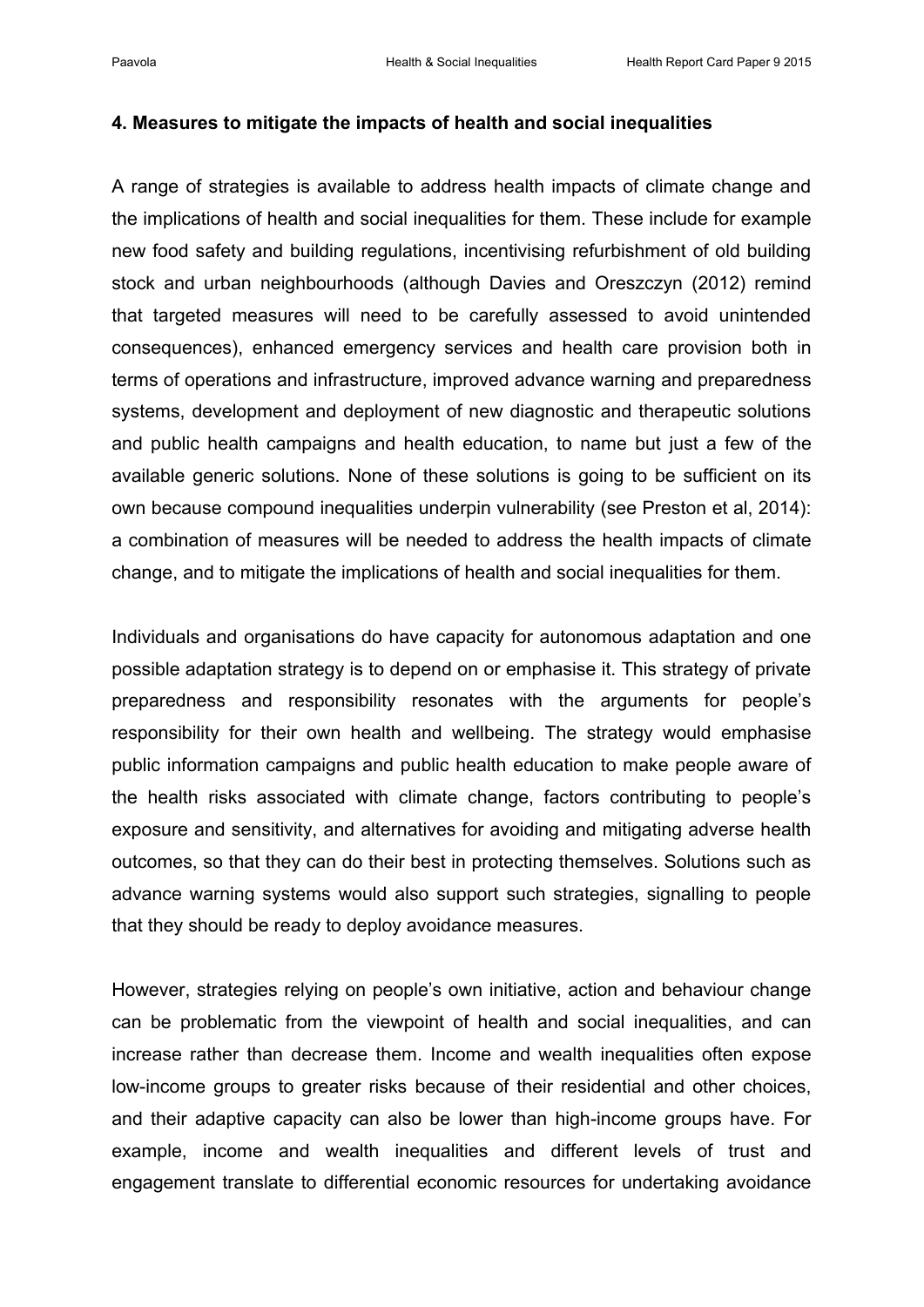measures, which lead to different uptake of avoidance measures among different groups of people. Educational status, immigration status and age may also influence people's ability to translate health education into action plans, as well as to undertake avoidance measures in the first place. There is also evidence that people may not consider taking action to adapt to climate change to be their responsibility (see Bichard and Kazmierczak, 2012; Williams et al., 2012: 65-73).

Public preparedness measures on the other hand have good potential for alleviating health impacts of climate change linked to health and social inequalities. For example, early warnings targeting emergency services and public service delivery organisations may confer important benefits to vulnerable groups if they lead to improved preparedness and existence of joined-up contingency and emergency plans in different service delivery organisations (Pringle et al, 2013). In the area of flood risk management for example, Johnson et al (2007) suggest that emergency services are guided by different legislation and priorities than flood risk management, which make them better aligned to prioritising vulnerable groups (see also Brisley et al, 2012). Therefore, early warnings and public preparedness measures may make a particularly valuable contribution to socially just adaptation if they seek to improve the ability of authorities and public service organisations to deliver and target support and care across differently situated and affected groups.

#### **5. Conclusions**

Climate change will particularly exacerbate existing health problems in populations that are already most affected by climate-related diseases and reduce their resilience to future threats to their wellbeing. In addition, existing diseases will extend their ranges into areas that are presently unaffected and new conditions may also emerge in changing climate. In the UK, increased frequency and intensity of heat waves, extreme weather events and flooding and changing ranges of disease vectors and parasites are key climate change impacts that will impact on health outcomes. Climate change can also have an indirect impact on health for example via changing prices and availability of food.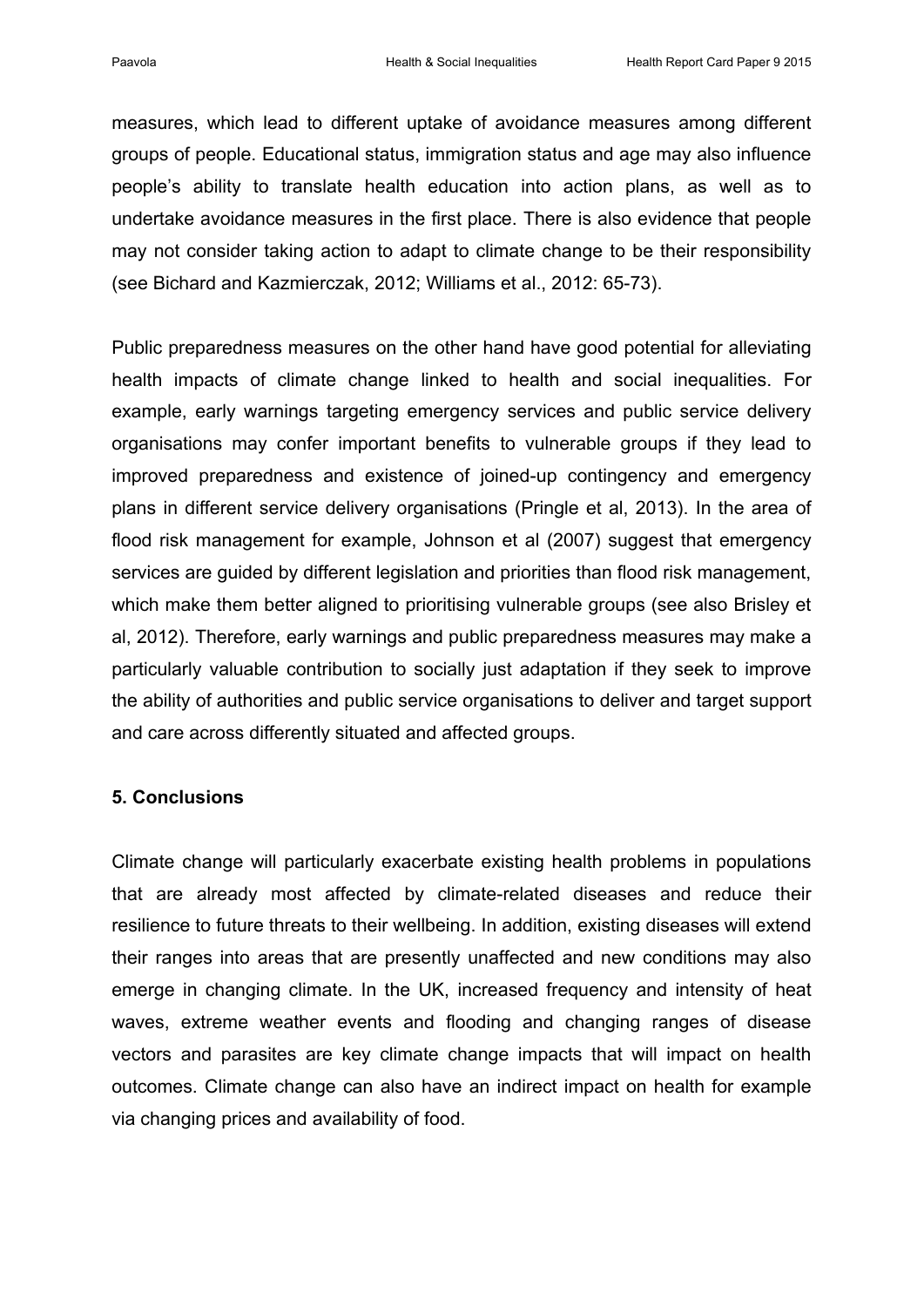Climate change will have differential health impacts on different groups of people, because of differences in their exposure, sensitivity or/and adaptive capacity. Age and social deprivation are the key attributes that make people more vulnerable than others, and they will lead to more adverse climate change related health outcomes among them. However, there are also other attributes such as living in rural or urban locations, isolation, marginalisation and social embeddedness in and cohesiveness of communities that can dispose people as more vulnerable. Climate change, aging population, decreasing public spending on health and social care and other regressive policy measures can combine to increase in the future health and social inequalities to do with climate variability and change.

Existing research on climate change impacts and health does already shed some light on the implications for health and social inequalities. However, less is known about the implications of response strategies to address health impacts of climate change, and more research would be needed in this area. Different strategies for avoiding or/and mitigating health impacts of climate change can have different implications for health and social inequalities. For example, health education and measures to improve public preparedness that explicitly take into account differential exposure, sensitivity and adaptive capacity of different groups of people may help to address health and social inequalities to do with climate change. Adaptation strategies based on individual preparedness and behaviour change in turn may aggravate health and social inequalities to do with climate change due to their selective uptake and because of the lack of engagement of some social groups, unless coupled with broad public information campaigns.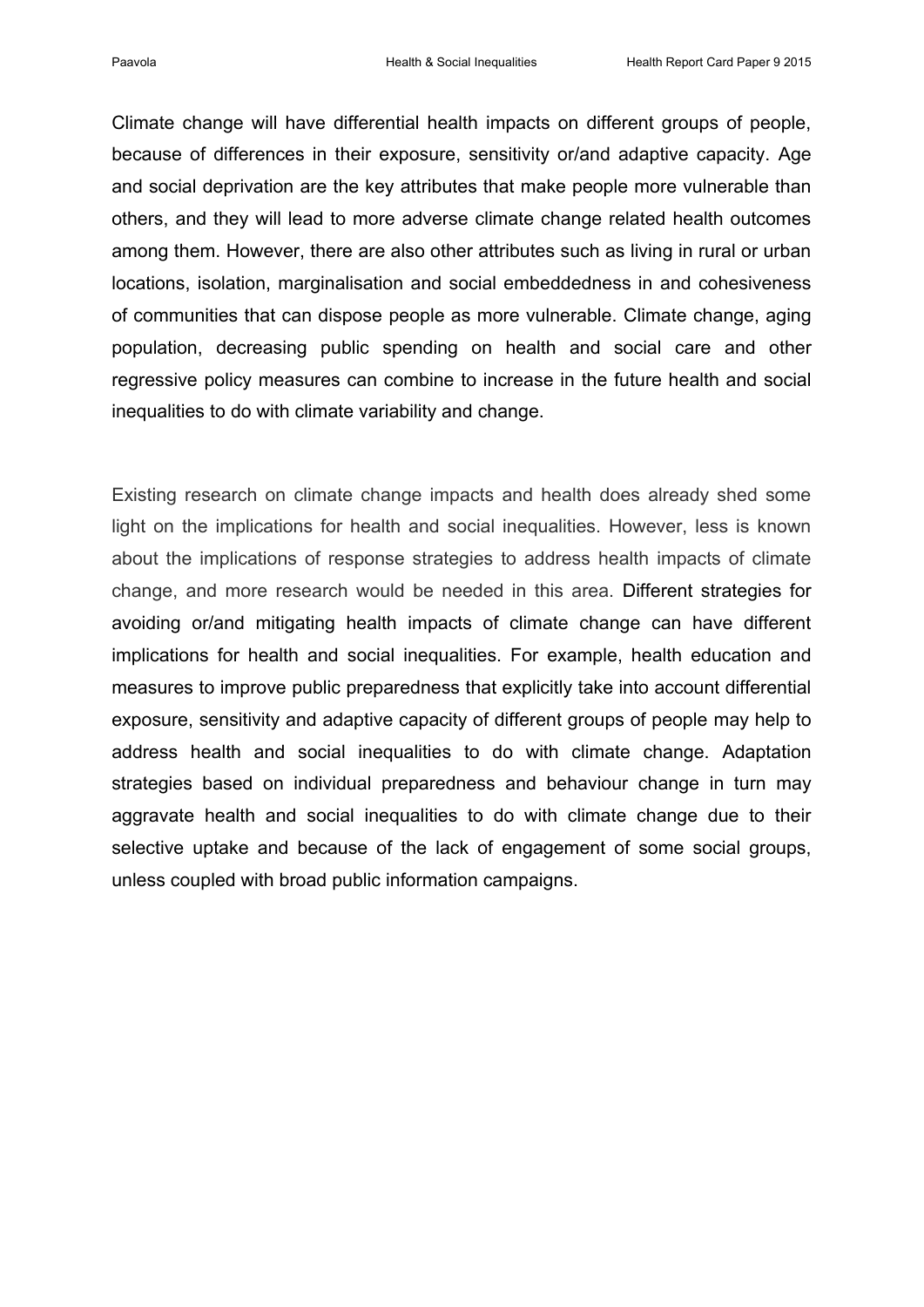#### **References**

Adger W.N. 2006. Vulnerability. *Global Environmental Change* 16: 268-281.

Appleby J. 2013. Spending on health and social care over the next 50 years: Why think long term. London, UK: The King's Fund.

Arbuthnott K. 2014. Hotter Summers and Heatwaves and Health. *LWEC Technical Paper for Health Climate Change Impact Report Card.*

Baylis M. 2014. Report card on emerging infections. *LWEC Technical Paper for Health Climate Change Impact Report Card.*

Bichard, E. and Kazmierczak, A. (2012) Are homeowners willing to adapt to and mitigate the effects of climate change? Climatic Change 2012: 112: 633-654.

Brainard, J.S., et al., 2002. Modelling environmental equity: access to air quality in Birmingham, England. *Environment and Planning A* 34: 695–716.

Brisley R., Welstead J., Hindle R., Paavola J. (2012) *Just Adaptation Responses to Climate Change*. Joseph Rowntree Foundation [http://www.jrf.org.uk/sites/files/jrf/climate-change](http://www.jrf.org.uk/sites/files/jrf/climate-change-adaptation-full_0.pdf)[adaptation-full\\_0.pdf](http://www.jrf.org.uk/sites/files/jrf/climate-change-adaptation-full_0.pdf)

Curtis S., A. Fair, J. Wistow, D. Val and K. Oven. 2014. Health care infrastructure in the United Kingdom: adaptation to the challenges of extreme weather events in the conditions of climate change. *LWEC Technical Paper for Health Climate Change Impact Report Card*.

Davies M., Oreszcsyn T. (2012) The unintended consequences of decarbonising the built environment: A UK case study. *Energy and Buildings* 46: 80-85.

Department of Environment, Food and Rural Affrairs (DEFRA). 2012. The UK Climate Change Risk Assessment 2012: Evidence Report. Available online at http://randd.defra.gov.uk/Document.aspx?Document=10067\_CCRAEvidenceReport16July2 012.pdf

Doherty R., M. Heal and F. O'Connor. 2014. Climate change impacts on human health through its effects on air quality. *LWEC Technical Paper for Health Climate Change Impact Report Card.*

Environment Agency (2009) Flooding in England: A National Assessment of Flood Risk. Bristol: Environment Agency. Available online at http://publications.environmentagency.gov.uk/PDF/GEHO0609BQDS-E-E.pdf

Hajat S. 2014. Health effects of milder winters. *LWEC Technical Paper for Health Climate Change Impact Report Card.*

Hajat S, S Vardoulakis, C Heaviside and B Eggen. 2014. Climate change effects on human health: projections of temperature-related mortality for the UK during the 2020s, 2050s and 2080s. *Journal of Epidemiology and Community Health*.

Heal M.R, Heaviside C., Doherty R.M., Vieno M., Stevenson D.S., Vardoulakis S. (2013) Health burdens of surface ozone in the UK for a range of future scenarios. Environment International 61: 36–44.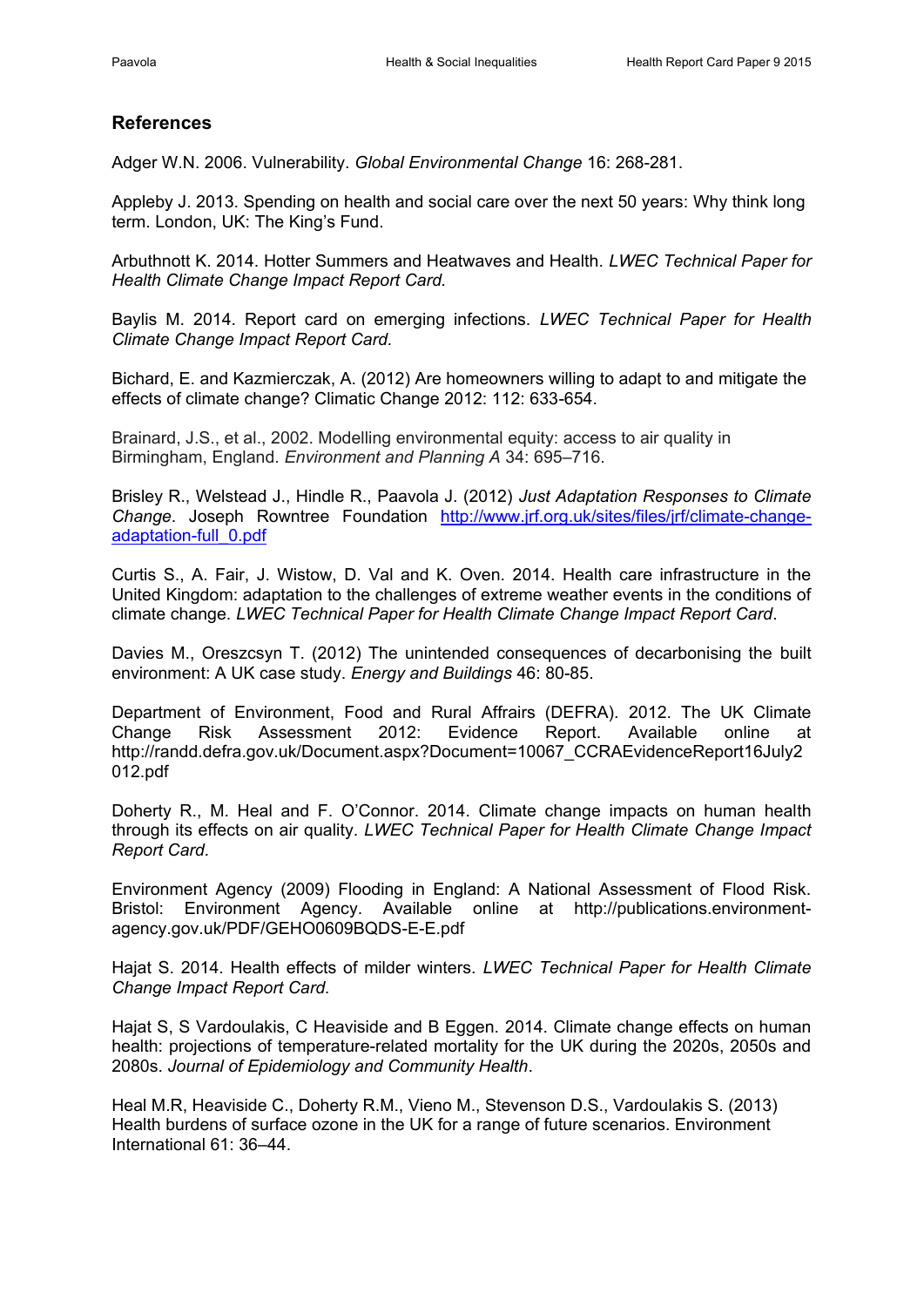Health Protection Agency (HPA). 2011. *The effects of flooding on mental health*. London, available online at

Heart UK. 2010. Bridging the gaps: Tackling inequalities in cardiovascular disease

Houston, D., Werritty, A., Bassett, D., Geddes, A., Hoolachan, A. and McMillan, M. (2011) Pluvial (rain-related) flooding in urban areas: the invisible hazard. York: Joseph Rowntree Foundation. Available online at<http://www.jrf.org.uk/sites/files/jrf/urban-flood-risk-full.pdf>

Intergovernmental Panel on Climate Change (IPCC). 2014. Climate Change 2014: Impacts, Adaptation and Vulnerability. Working Group II Contribution to the Fifth Assessment Report. <http://www.ipcc-wg2.gov/AR5/>

Ipsos MORI Research Institute, (2013) *PREPARE - Climate risk acceptability: Findings from a series of deliberative workshops and online survey*, Part of the PREPARE Programme of research on preparedness, adaptation and risk, Final Report for project ERG1211 by Ricardo-AEA for Defra. Report reference Ricardo-AEA/R/ED58163/PREPARE R3/Issue 1.0.

Johnson, C., Penning-Rowsell, E., and Parker D. (2007) Natural and imposed injustices: the challenges in implementing 'fair' flood risk management policy in England. *Geographical Journal* 173: 374–390.

Klinenberg, E. (2002) *Heatwave: A Social Autopsy of Disaster in Chicago*. Chicago, IL: University of Chicago Press

Klinger C, Landeg O, Murray V. (2014) Power Outages, Extreme Events and Health: a Systematic Review of the Literature from 2011-2012. *PLOS Currents Disasters*. 2014 Jan 2. Edition 1.

Lake, I. 2014. Food borne disease and climate change. *LWEC Technical Paper for Health Climate Change Impact Report Card.*

Lantz, V., Trenholm, R., Wilson, J. and Richards, W. (2012) Assessing market and nonmarket costs of freshwater flooding due to climate change in the community of Fredericton, Eastern Canada. Climatic Change 110: 347–372.

Lindley, S. O'Neill, J., Kandeh, J., Lawson, N., Christian, R. and O'Neill, M. (2011) Climate Change,Justice and Vulnerability. York: Joseph Rowntree Foundation. Available online at <http://www.jrf.org.uk/sites/files/jrf/climate-change-social-vulnerability-full.pdf>

The Marmot Review. 2010. *Fair Society, Healthy Lives*.

Mason, V., H. Andrews and D. Upton (2010) The psychological impact of exposure to floods. *Psychology Health & Medicine,* 15**:** 61-73.

Morens DM, Folkers GK and Fauci AS. (2004) The challenge of emerging and re-emerging infectious diseases. *Nature* 430: 242-249.

Morris, G.P., S. Reis, S. Beck, LE Fleming, WN Adger, TG Benton and MH Depledge. 2014. Climate change and health in the UK: scoping and communicating the distal dimension. . *LWEC Technical Paper for Health Climate Change Impact Report Card.*

Nichols G.L., Richardson J.F., Sheppard S.K., Lane C., Sarran C. (2012). Campylobacter epidemiology: A descriptive study reviewing 1 million cases in England and Wales between 1989 and 2011. BMJ Open; 2.